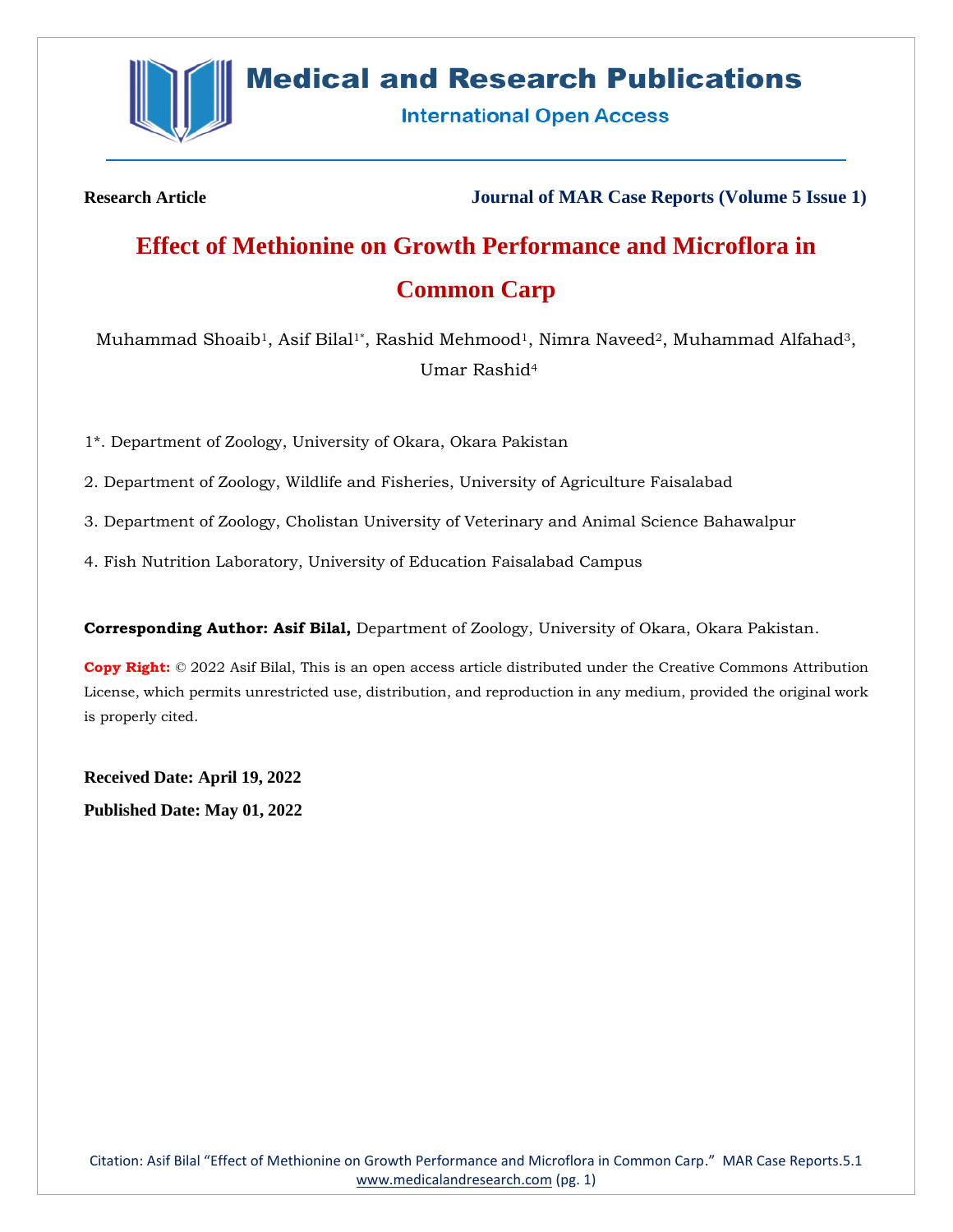#### *Abstract*

*This study was conducted to assess the effect of methionine and water quality in terms of growth performance, intestinal microflora in common carp (Cyprinus carpio). A total of 30 fish with an average initial weight of (65 ± 0.1 g) will feed on experimental diets containing 3g or 0.3% methionine for 6 weeks. The specific growth rate (SGR) and body length growth rate (BLGR) values and intestinal microflora in 2 experimental groups will compare to those in the control group in the trial period. With the supplement of methionine, Amino acid profiles and microflora will be examined. Further examination will reveal how considerably methionine supplement enhances the growth of Cyprinus carpio in saline and normal water. Methionine supplementation improved intestine weight, length, folds, height. Intestinal Aeromonas, Escherichia coli, Lacto bacillus, and Bacillus were changed by dietary Methionine*  supplementations. The changes in these physiological factors will allow for the content of *supplemental methionine in feed to improve growth performance and intestinal microflora of Cyprinus Carpio. The samples will be collected from freshwater earthen ponds from the University of Agriculture Faisalabad. The experiments will be conducted in the Microbiology and Immunology Lab of the Department of Zoology, Wildlife and Quantitative results obtained from treatments will be compared with each other by the help of treatments by using one-sided analyses of variance (ANOVA)*

*Keywords: Methionine, Microflora, SGR, BLGR, Cyprinus carpio*

## **Introduction**

The study was to assess the effect of Methionine on Intestinal microflora and the growth performance of common carp.

Li et al. (2009) studied methionine supplementation improved the proximate chemical analysis of the whole-fish body, including total lipids and crude protein, but ash content decreased considerably. High dosages of methionine appear to promote protein synthesis and deposition in the fish body, according to these findings. A higher level of intestinal bacteria activity and its beneficial influence on digestion and absorption of protein material in the gut could explain the increased body protein content (Ye et al., 2011).

Kaminogawa., (2010) reported that mutualism is a concept used to explain the interaction between the intestine's local immunity and its bacteria. Beneficial bacteria (such as Lactobacillus, Bacillus, and Bifidobacterium) eat and ferment non digestible fibers and polysaccharides, resulting in a group of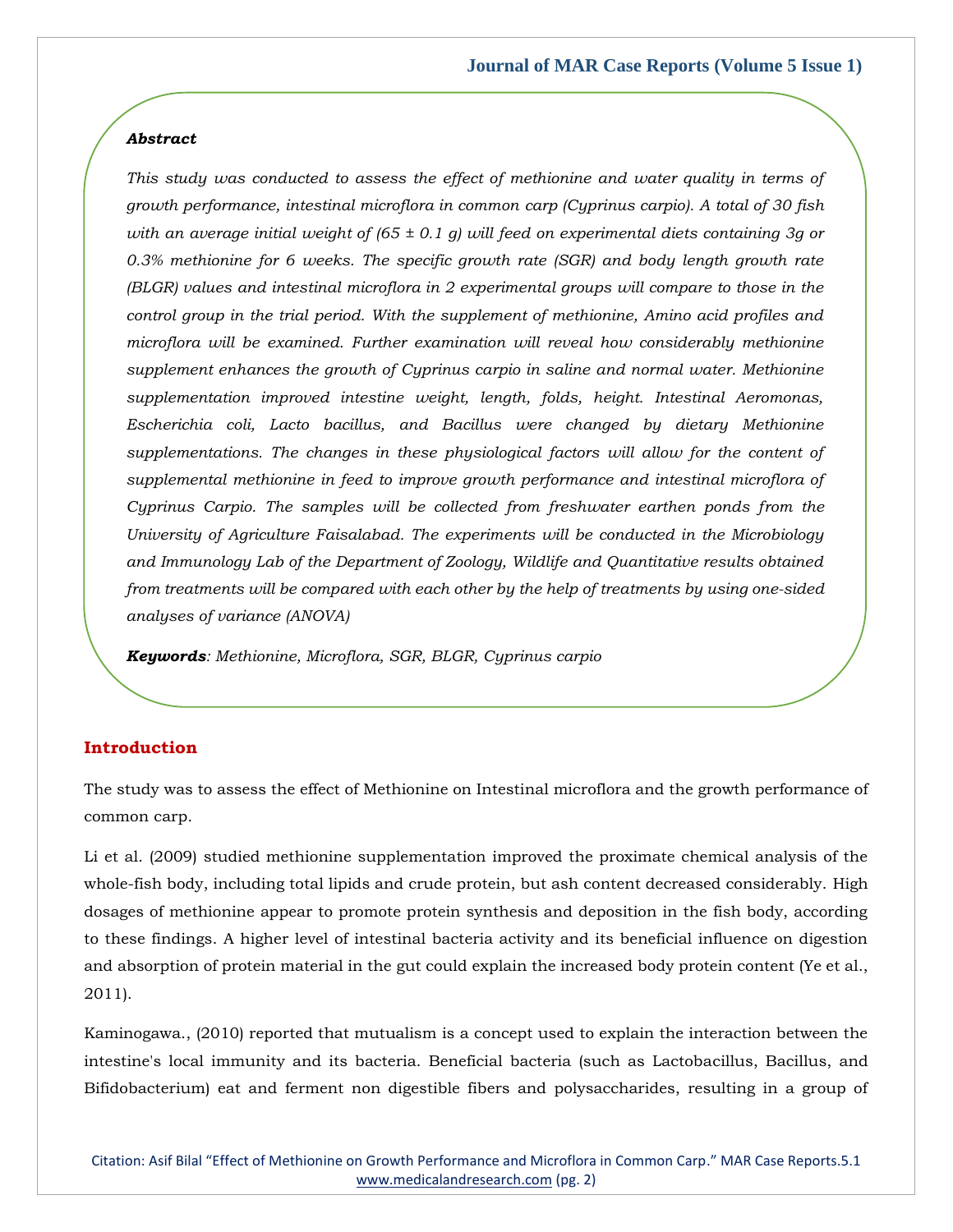fermented short- and medium-chain fatty acids that can lower gut pH and so suppress dangerous bacteria (Dawood and Koshio, 2019).

Alam et al. (2010) reported on a several study on the effects of methionine on adult and juvenile fish nutrition and digestion. In fish, methionine promotes digestion and absorption, increases protein utilisation, and regulates sulphur metabolism.

Tacon et al. (2011) Aquaculture is one of the world's fastest-growing food-producing businesses, according to reports. Aquaculture's growth has associated with a rise in the demand for protein sources for aqua-feed production. Fish meal (FM), which is largely acquired from wild fish catches, is the most important component of fish diets. As natural fisheries capture has stabilised, FM supply has remained stable, but demand has increased, leading in greater pricing (Tacon and Metian 2009).

NRC, (2011) methionine is an important amino acid that influences the growth, reproduction, and physiological activities of animals, including tilapia; methionine deficiency is linked to poor growth and survival.

Salze and Davis (2015) studied that some fishes can biosynthesize taurine from methionine and cysteine. The availability of taurine precursors such as methionine or cysteine in diets may play a successful role in taurine production in some (Wang et al, 2016) but not all fish species. The meals of the participants in this study were deficient in methionine and cysteine when compared to the requirements of common carp.

OlivaTeles et al. (2015) reported that a number of initiatives have been launched to replace FM in aquaculture feeds with less expensive and more readily available plant protein sources. Anti-nutritional components in these plant protein meals, on the other hand, impact feed intake, digestion, and/or nutrient absorption, and they have a lower protein concentration than FM. Depending on the plant source and different species to whom they are provided, plant-derived proteins may cause a deficiency in one or more necessary amino acids; they are also taurine-free.

Bostick and Zhou (2016) reported that the intestinal micro biota can affect immunity within the body by delivering signals through immune cells in the intestine to change immunological tissue maturation, antibody generation, T cell differentiation, and macrophage phagocytic response activation. As a result, the gut microbiota successfully regulates the physiological systems that control innate and adaptive immunity in the fish, avoiding outbreaks in the body (Nayak, 2010).

Aragona et al, (2017) studied that fish in the control group survived. It's possible that saline qualities helped mice withstand oxidative stress, both external and endogenous, by acting as a defensive mechanism in the gut. Lauriano et al., (2016)

Wangetal et al., (2017) studied that the microbiota of vertebrates' gastrointestinal tracts. This microbiome is essential for development, immunity, nutrition, and disease resistance. In recent decades,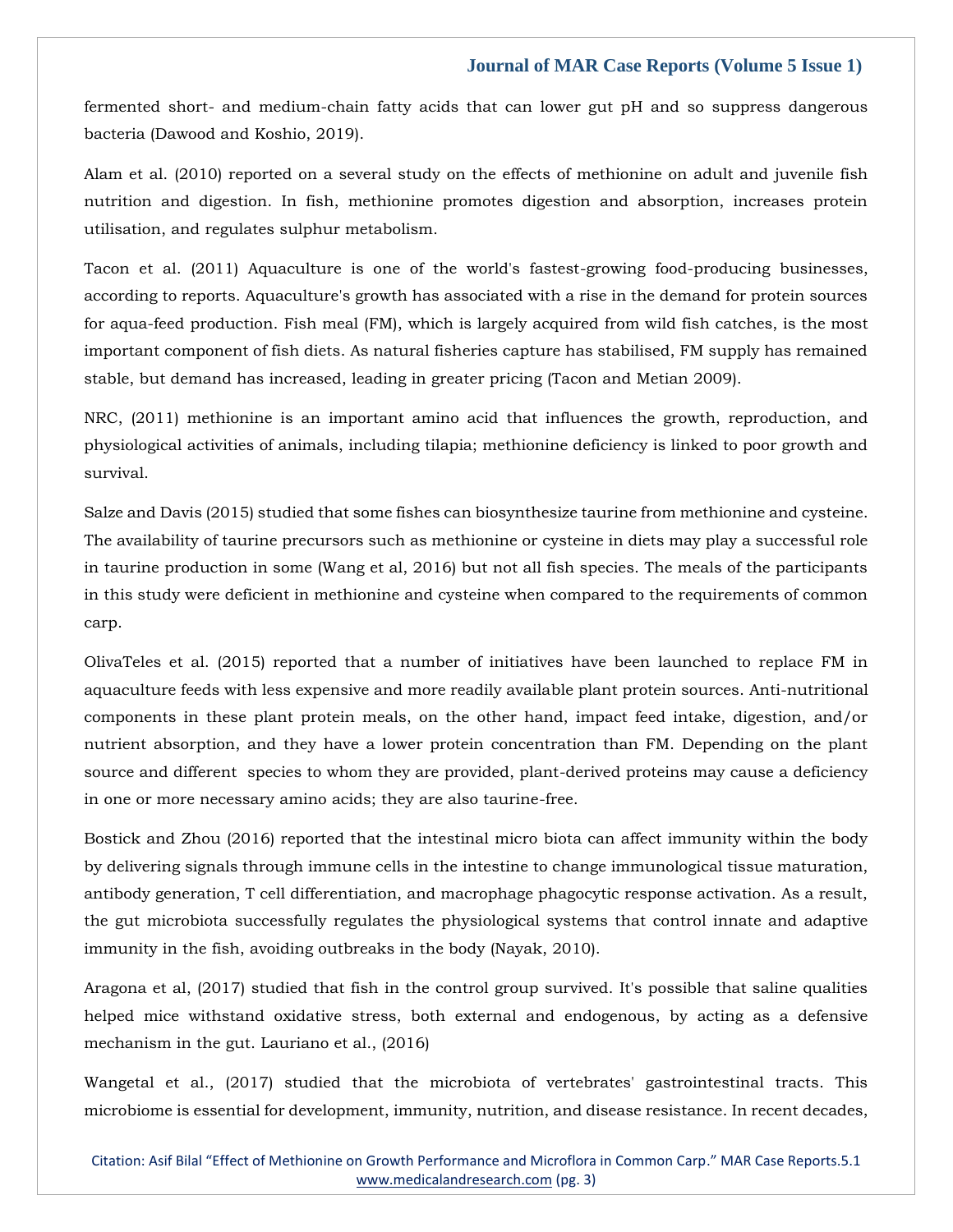study on mammalian G microbiota has intensified. Fish microbiome is a poorly understood topic. This fish microbiota study provides information on the sources, composition, and variables that influence GI bacteria in fish. By understanding more about the bacteria that live in the fish's stomachs, we can improve their health.

Roohi et al. (2017) reported that the goal of the Response To stress in Fish Evaluation is to see how feed supplements affect fish health in stressful situations.Various studies have employed a salinity stress challenge to measure fry quality Salze et al., (2008). Methionine supplementation had no influence on the survival of common carp stressed by thirteen ppt salinity.

Haygood and Jha (2018) reported that the activity of intestinal bacteria, as well as the GIT's ability to digest and absorb nutrients, can be affected by optimising nutritional requirements for aquatic animals. The amount of amino acids, fatty acids, vitamins, and minerals in aquaculture feed affects the activity of these microorganisms. The activity of these bacteria regulates metabolism within gut cells, which improves local physiology and immunity in the intestine and modulates the immune response of the entire organism, Egerton et al., (2018).

Asaduzzaman et al., (2018) studied that the transfer of digested nutrients via intestinal epithelial cells and the action of helpful bacteria in the intestine both require fatty acids produced by bacterial fermentation. Slow digestion, colon inflammation, and bacterial overgrowth are all signs of an imbalance in the activities of good and bad microorganisms in the stomach.

He et al., (2019) methionine (Met) is the principal limiting amino acid for aquatic animals as an essential amino acid (EAA), yet Met was lacking in plant-based meals. Excessive or insufficient Met levels in the diet have been shown in previous research to impair feed intake and growth performance in aquatic animals Fang et al., (2020). Low amounts of dietary Met can limit white muscle fibre hypertrophy, while high levels of Met can stimulate white myofiber hyperplasia and muscular growth, Alami-Durante et al. (2018)

Dawood et al., (2019) reported that the fish's ability to survive sickness and environmental stressors is associated to its intestinal biodiversity. The diet of the fish can affect the microbiotic content and variety of the fish. Beneficial microorganisms can break down food into amino acids, fatty acids, phenols, digestible carbohydrates, minerals, and vitamins, which epithelial cells can easily absorb.

Fang et al. (2020) studied that an optimum dose of Met boosted protein, lipid, and free amino acid content in grass carp muscle, improved fatty acid composition in muscle, and regulated muscle nutritional deposition and myofiber growth signal molecules connected to type I collagen formation. Met plays a critical function in the nutritional support of livestock, birds, fish, human, particularly young animals.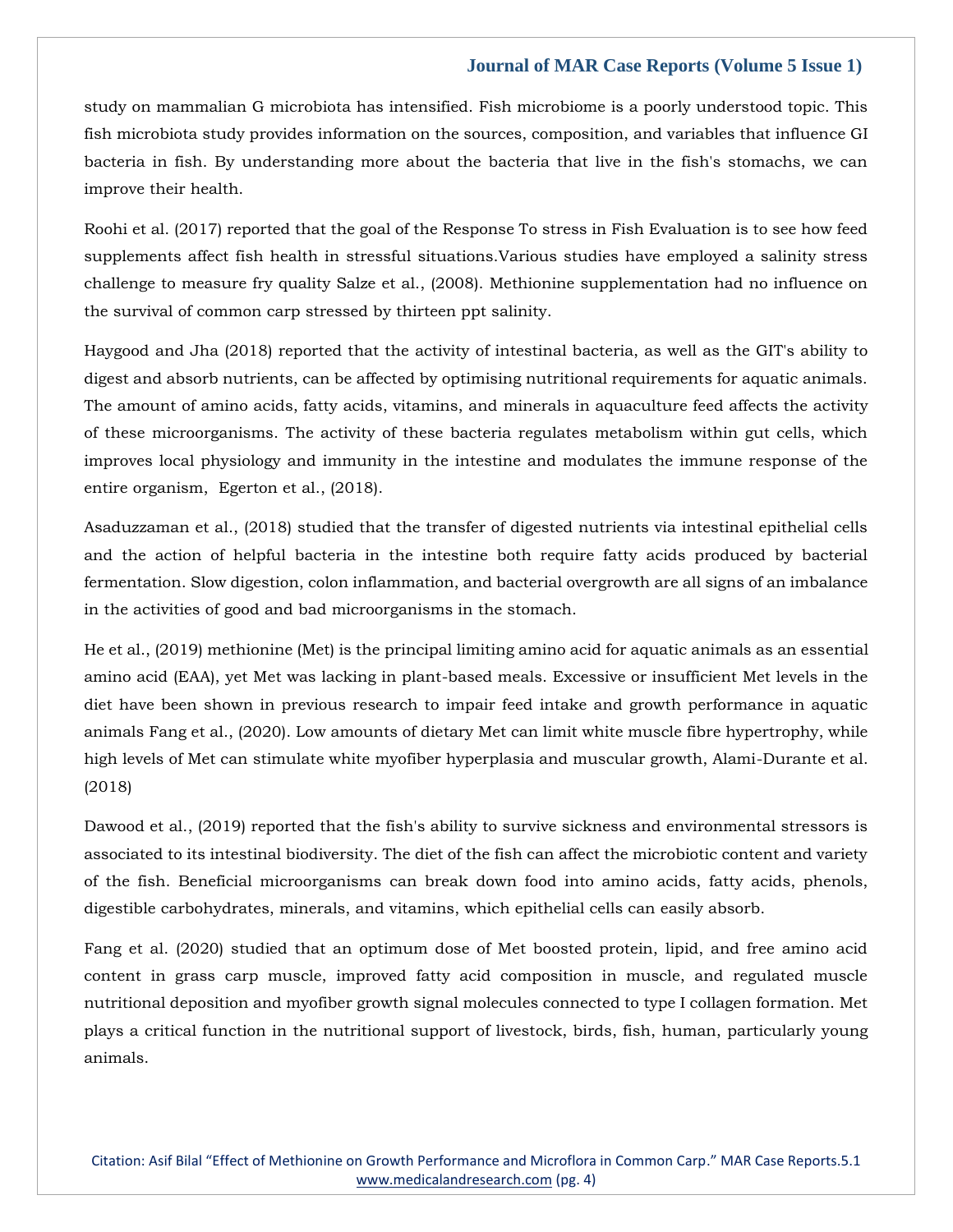Methionine can improve intestinal development and enzyme function, influence intestinal microflora balance by stimulating the growth of beneficial bacteria while suppressing the growth of detrimental bacteria, and promote immunity by raising humoral immune factor content and activity. The amount of methionine in the diet is advised for maximum Carpio growth.

## **Objectives**

- 1. To determine the microbiological contents in Common Carp by using Methionine.
- 2. To examine the impact of essential Amino Acid on the Growth Performance of cyprinus carpio.

## **Materials and Methods**

## **Location**

To manage the current research work, the Department of Zoology Wild Life and Fisheries was selected in the University of Agriculture, Faisalabad.

#### **Investigational Species**

Common carp (cyprinus carpio)

#### **Sampling for Microbiological Work**

The samples was taken at the freshwater earthen ponds of the University of Agriculture Faisalabad. The samples was moved to two aquariums, one with fresh water and the other with saline water, for further analysis. The study will take place in the Department of Zoology, Wildlife, and Fisheries' Microbiology and Immunology Lab, and will look into the effects of methionine on the growth performance and microbiota of Cyprinus carpio cultured in freshwater fish aquariums.

#### **Apparatus/Chemicals**

In microbiological research, the apparatus and chemicals indicated below was employed. Petri plates, cotton plugs, flasks, measuring cylinders, beakers Micropipette, Micropipette tips (100l, 1000l), Inoculating needles, Glass spreader, Eppendorf tubes, Slides, Coverslips, Compound microscope, Oven, flame, matchbox, distilled water, laminar air flame Media, and Ethanol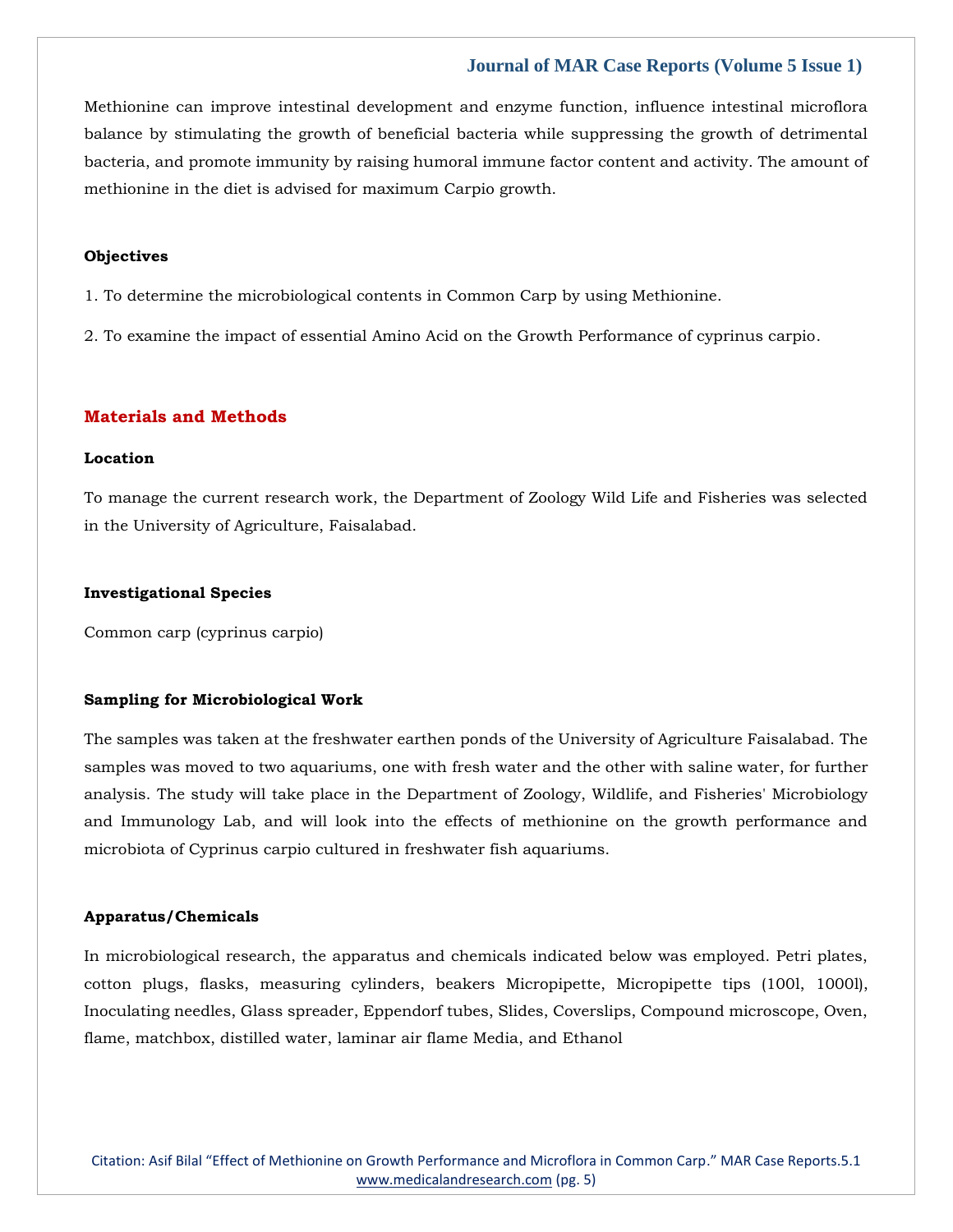#### **Cleaning and Disinfection**

Before being used for microbiological investigations, all glassware, instruments, sampling bags, and working spaces shall be thoroughly cleaned and disinfected. Washing was done with groundwater, followed by rinsing with distilled water, and disinfection was done with ethanol on work surfaces, hands, and glassware.

#### **Sterilization**

The procedure of eradicating all forms of microbial life to generate sterile objects and a more conducive atmosphere for microbiological research

Many sterilization processes was employed for microbiological work.

- Dry sterilization
- Moist sterilization

For dry cleaning, culture medium and glassware was sanitized in an autoclave at 200°C for 15 minutes at 1210°C, while culture media and glassware was sanitized in an autoclave at 200°C for 15 minutes at 1210°C for wet disinfection. The needles used for inoculation was sterilized by being burned until they are red hot. About 30 samples from the Department of Zoology, Wildlife's earthen freshwater fish ponds was taken, and 15 samples from a nearby earthen pond was taken from the control group. Fish species was chosen for the aim of the study. Additional fishpond samples was collected, mostly in clear and disinfected polythene bags. These samples was delivered to the Aquarium right away for further investigation. Fish samples was collected with extreme caution using visual observation and random selection in sanitised polythene bags.

#### **Growth and feed utilization parameters**

At the conclusion of the experiment, fish were gathered from each aquarium, numbered, and weighed in groups.

The following factors for growth performance and feed utilisation were calculated:

/ Starting weight (g) = 100 [Final weight (g) / initial weight (g)]

SGR (% of weight gain per day) = 100 (Ln W2 Ln W1) / T, where W1 and W2 are the initial and end weights, respectively, and T is the trial period.

The overall amount of food consumed during the trial is equal to the total amount of diets offered. The following formula is used to compute the feed conversion ratio (FCR): Weight gain (kg) / feed intake (g).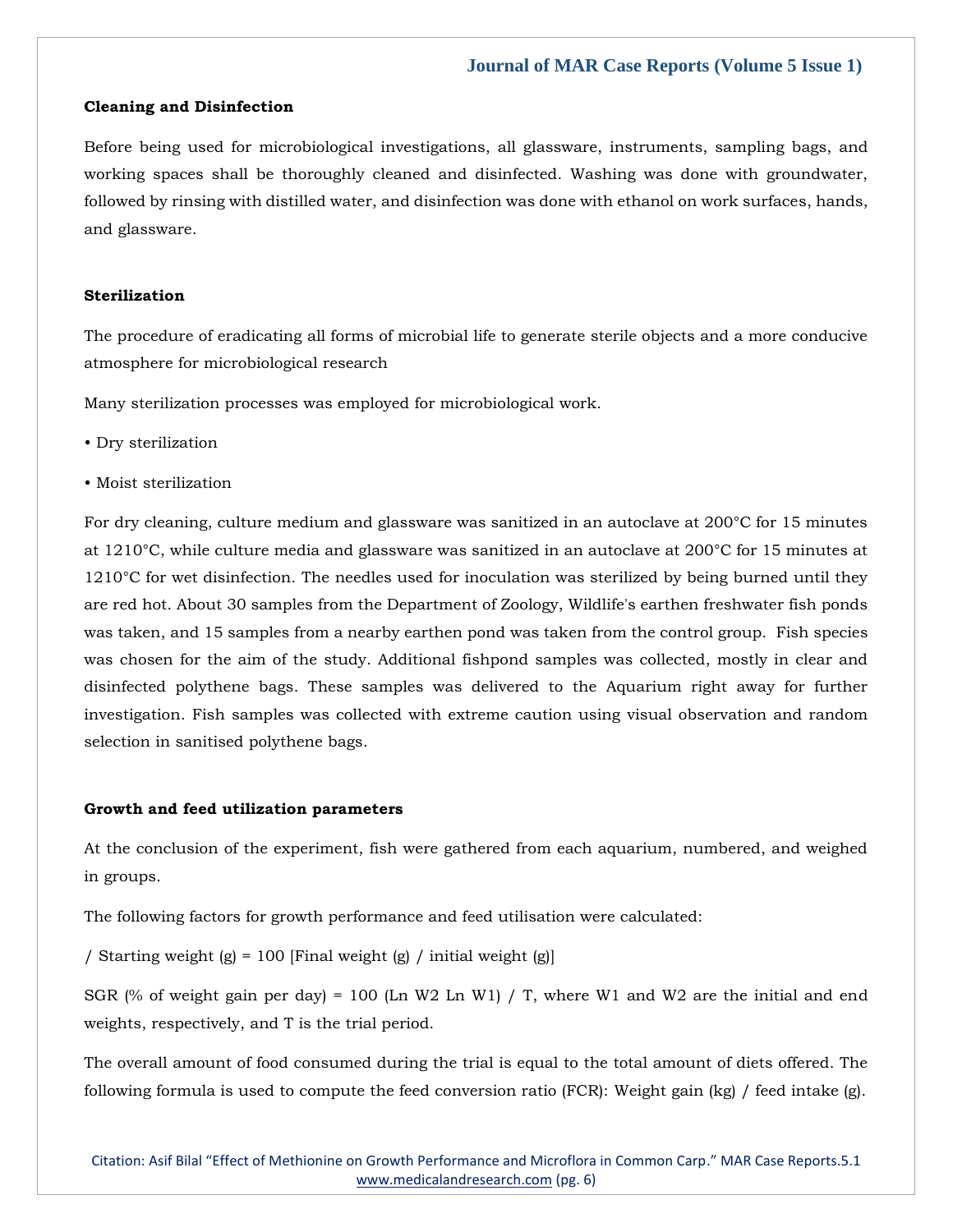#### **Salinity stress tolerance**

Aquaria were filled with tap water and salinized with sodium chloride at a concentration of 13 parts per million for this experiment. Fish from each treatment were collected and put to the challenge aquaria in duplicates at a rate of 15 fish per 17-L aquarium following the feeding trial. Each tank received compressed air from an aquarium air pump via an airstone. Each study meal was served to the fish for 60 days until they were satisfied at 8:00 and 15:00 h. Every day, half of the aquarium's water and settled fish excrement were evacuated and replaced with clean, aerated, and salinized water. The number of dead fish was counted and removed every day.

#### **Analysis of water quality parameters**

Weekly water samples were taken from each tank, and water quality measurements were recorded. An oxygen meter was used to assess the temperature and dissolved oxygen of each tank on the spot (970 portable DO meter, Jenway, London, UK). A Multi-Parameter Ion Analyzer was used to measure the unionized ammonia (HANNA Instruments, Woonsocket, Rhodes Island, USA). A pH meter was used to determine the pH (Digital Mini-pH Meter, model 55, Fisher Scientific, Denver, CO, USA.) The temperature was 28.3–29.7 °C, the dissolved oxygen concentration was 5.4–5.7 mg/L, the unionized ammonia concentration was 0.14–0.27 mg/L, and the pH was 7.6–7.8 in all treatments. All of the above requirements are within the range of allowable fish growth (Boyd and Tucker 2012).

## **Intestinal microbiota analysis**

The levels of total viable heterotrophic aerobic bacteria (TAC) and lactic acid bacteria (LAB) was assessed at the beginning (n=10) and end (n=5 fish each tank) of the experiment. A culture-based analysis of the intestinal microflora was carried out using the method described earlier. To quantify total viable heterotrophic aerobic bacteria and lactic acid bacteria, 128 100 l of homogenised intestines (3 samples was pooled) was disseminated in triplicate over plate 129 count agar (PCA) (Merck, Germany) and deMan, Rogosa, and Sharpe (MRS) agar media (Merck, 130 Germany). Colony-forming units (CFU) g1 132 were determined from statistically viable plates after 5 days of incubation at room temperature (25oC) (i.e. plates containing colonies).

## **Preparation of Microbiological Media**

Following the creation of solution, distilled water was utilized to make a microbiological culture medium, which was autoclaved for 15 minutes at roughly 120 degrees Celsius. All of the apparatus was properly cleaned and dried to avoid contamination and chemical reactions. The chemicals used in the research was of high quality and consistent. Bacterial contamination was tested using TSA, Eosin Methylene Blue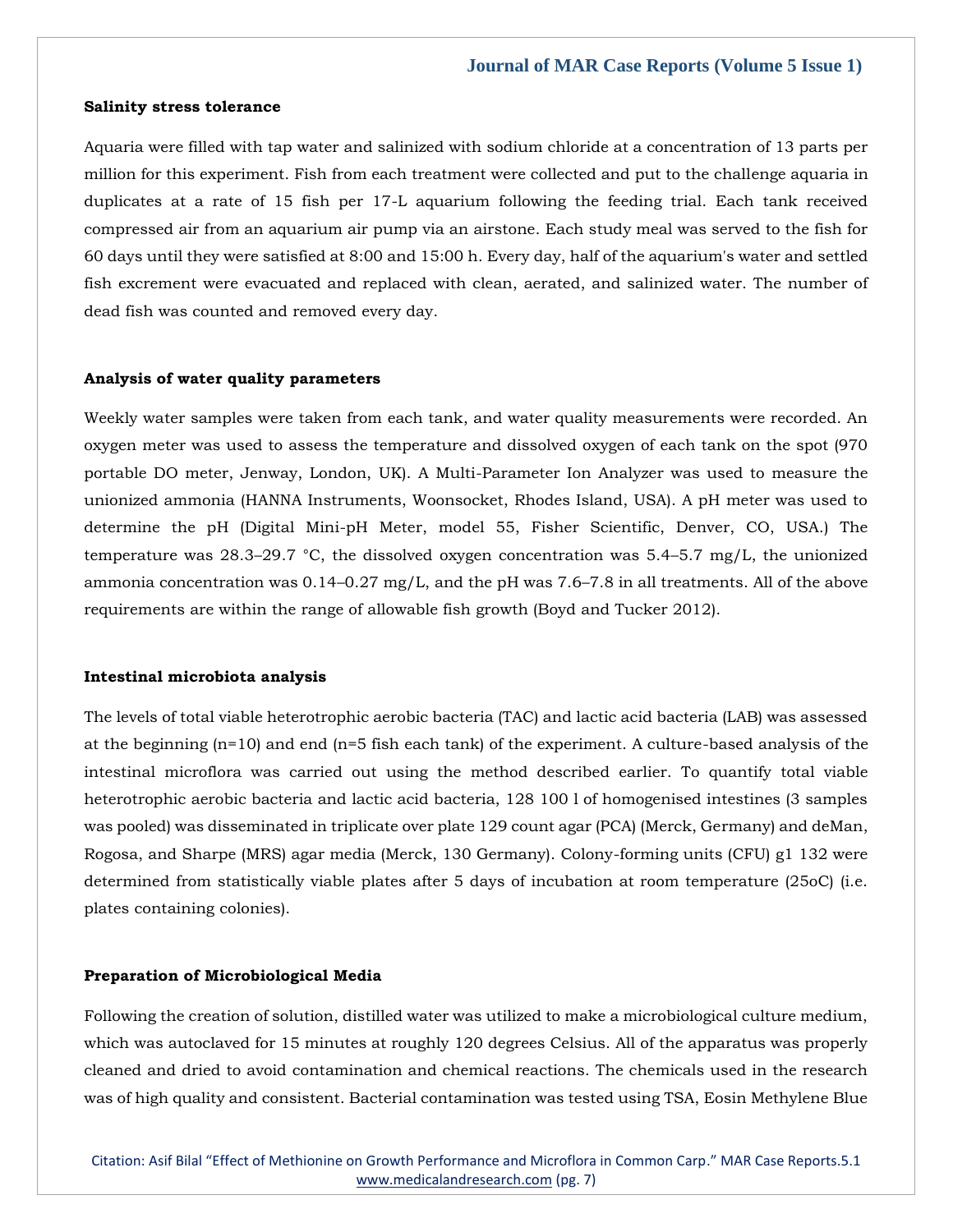(EBM), Nutrient Agar (NA), RCV-glucose, and RCV-sucrose as culture media. These was used to calculate the total viable bacterial count.

## **CULTURING OF BACTERIA**

#### **Sample Preparation**

To keep the samples taken from various parts of the fish's intestine separate, distinct Petri plates was used; each petri dish will contain roughly 20ml culture medium for microbe development. After being removed from the autoclave, the culture media solution was kept for a while to create a firm gel-like consistency. The preserved fish sample was dissected to remove its guts using sterilized dissection apparatus to avoid infection. The excised gut was scratched with a scratching apparatus, and the sloughed-off material was soaked in a 9% salt solution and shaken until all microbial components have been transferred to the liquid combination. Further thinning will separate the microbiological components for growth on the prepared media.

Heating will disinfect Eppendorf tubes with a capacity of 2 mL before filling with a 9 percent salt solution previously measured to 900 microliters. A small amount of gut fragment-containing solution (about 101 l) was transferred to the 900-l containing Eppendorf. The initial dilution was 100 times thinner than the original solution. To make the second dilution, 100 ml of the first dilution was blended with a 900L liquid combination in the Eppendorf. This is the second step of thinning, and it was 100 times more dilute than the first. A micropipette was used to acquire 15l of the first and second dilutions.

Using a micropipette, 15l of the first and second dilutions was transferred to the prepared culture media to establish colonies of gut microbial contents. Maintaining the culture media with shifting samples in the incubator for one to two days will provide the optimum temperature for microbiological content growth. After around 25 hours, the first colony was counted, and the second was counted after about 55 hours.

#### **MICROBIAL COUNT**

#### **Total viable count**

Melted nutrition media was placed uniformly on the floor of each petri dish containing distinct culture media for appropriate colony counting, and the liquid culture media was allowed to cool to achieve a solid gel-like appearance. A sterile rod was used to distribute liquid culture media evenly on the floor of the Petri dish. Three Petri dishes of each culture media was created independently for good colony counting results, and the average of the three was deemed an accurate colony count. To prevent condensation from mixing with the prepared media, each petri dish was kept inverted, reducing the risk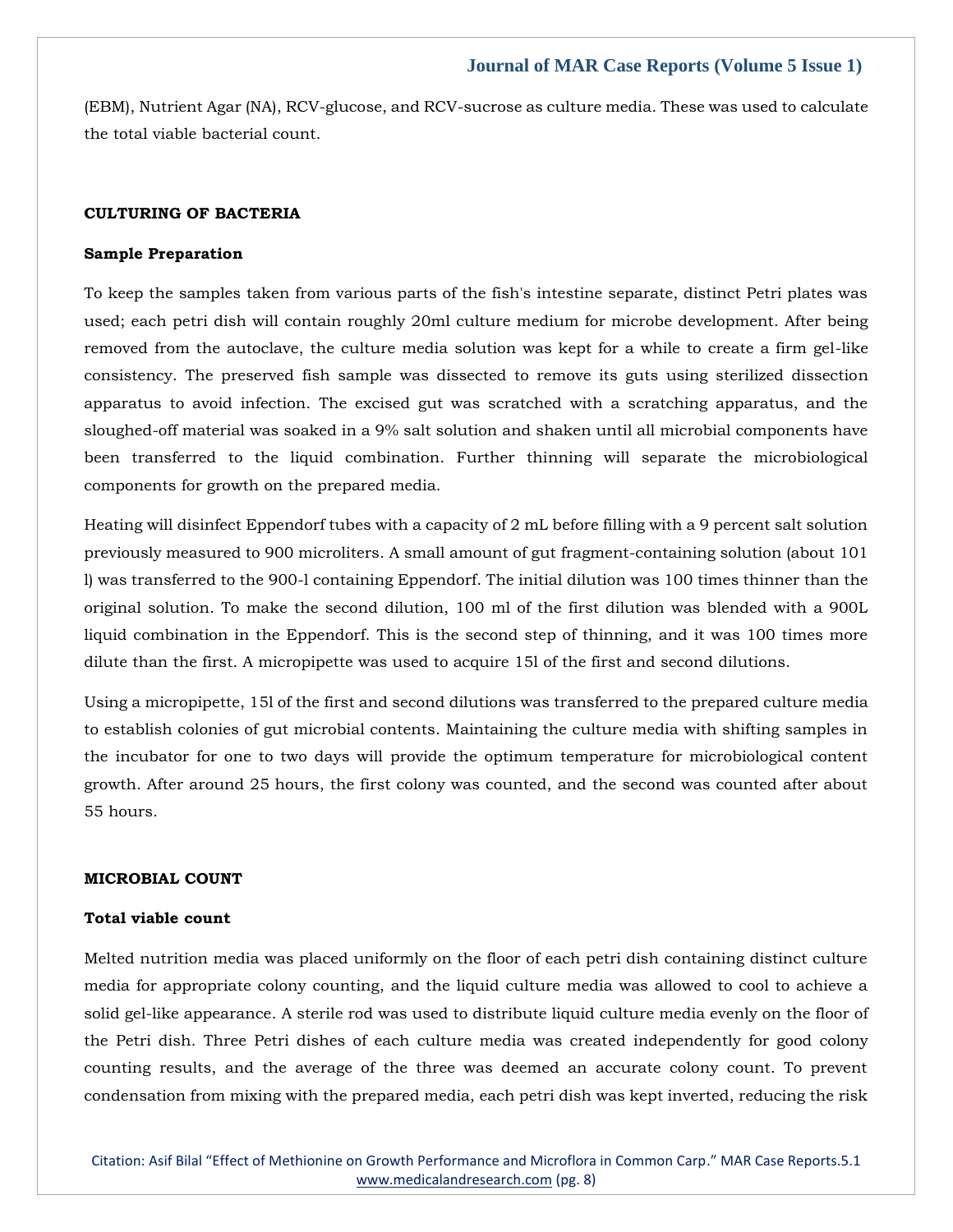of moisture dropping on the culture media if condensation occurs. This method was performed for the various media that were employed during the research. The thinning feature will enhance the mean population in Petri dishes of a sufficient thinning, and the total viable count per ml of the fish sample was increased.

Dilution factor x Average number of colonies = Total Viable Count.

#### **Determination of Physico-Chemical Parameters**

HANNA HI-9146 electronic metres will measure dissolved oxygen and water temperature, while HANNA HI-8424 will calculate pH. An EC Meter is used to determine electrical conductivity. The total basicity and total amino acid content of water, i.e. Ca, Mg, Cl, Phosphates, Nitrogen, Carbonates, and Bicarbonates, was investigated using the A.P.H.A. method (2005).

## **Calculation and statistics**

Weight gain (WG), specific growth rate (SGR), Fi, and feed conversion ratio (FCR) was calculated using data on initial weight, final weight, and feed intake  $(Fi)$ . WG  $(g$  fish-1) = final weight  $(g$  fish-1) initial weight (g fish-1);  $SGR = ($ ln mean final weight) - (ln mean initial weight)/no. of days) x 100; Fi (g fish-1) = (gross feed quantity - surplus feed quantity)/

All information was subjected to statistical analysis.

## **Conclusion**

For common carp, dietary methionine levels had a substantial impact on plasma TIBC. With methionine supplementation, plasma TIBC steadily rose, peaking at 10 g kg)1 when methionine levels were at their greatest. There have been few studies on the effect of methionine on plasma TIBC to date. Iron is an essential nutrient for microorganism development; yet, siderophilin has a high affinity for iron, suggesting that it might hinder microorganism growth (Langston et al. 1998). Methionine was linked to microorganism growth inhibition, according to the findings.

In conclusion, methionine may enhance intestinal development and enzyme activity, alter intestinal microflora balance by stimulating the growth of helpful bacteria while suppressing the growth of harmful bacteria, and boost immunity by increasing the content and activity of humoral immune factor. For maximal growth of common carp, the ideal dietary methionine requirement is  $12 \text{ g kg}$  dry diet in the presence of 3 g kg)1 cystine (equivalent to 33 g kg)1 dietary protein on dry matter).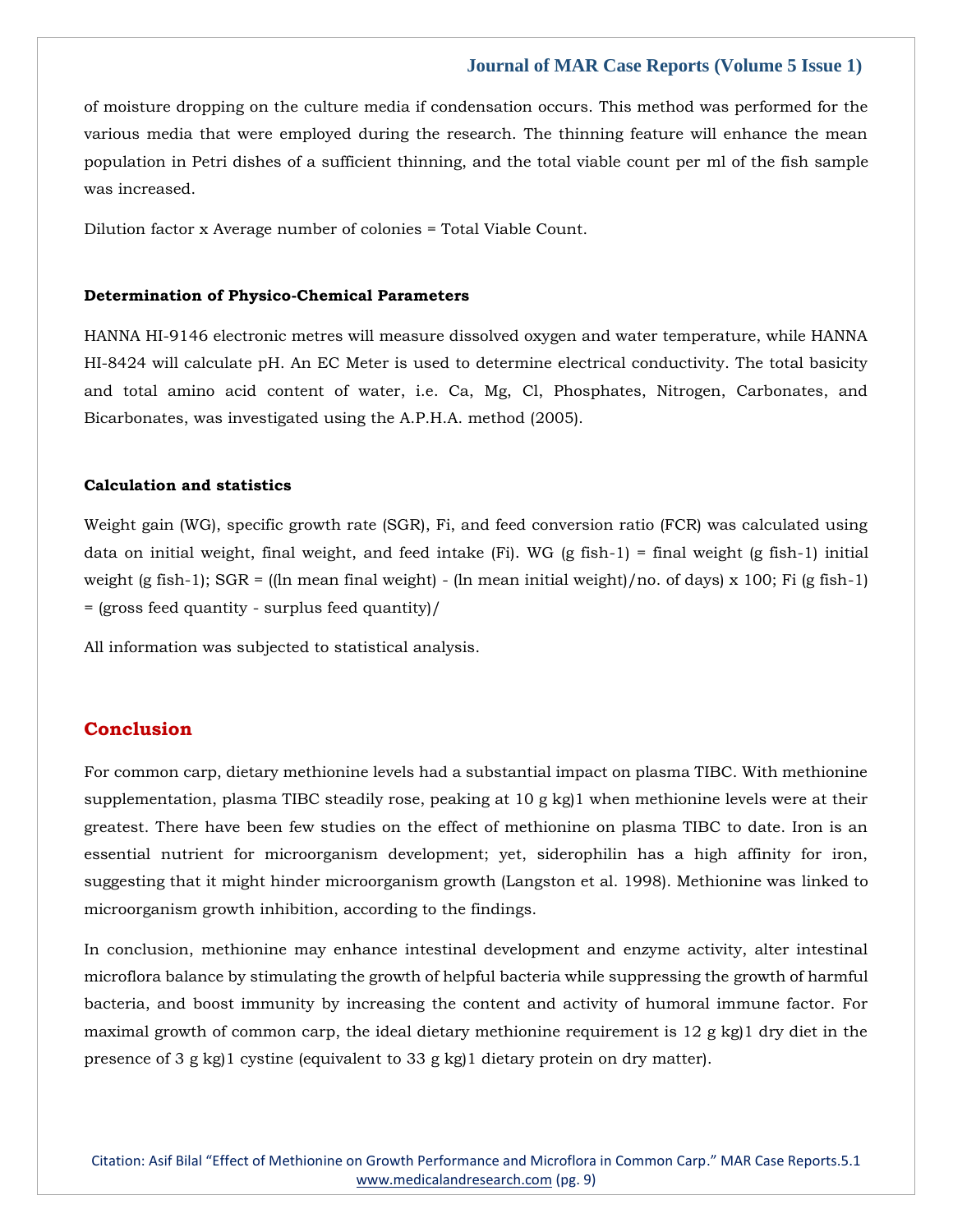## **Reference**

1. FAO Fishery Statistical Collections: Global Aquaculture Production FAO, Roma, Italy (2020), p. 2

2. R.W. Hardy Utilization of plant proteins in fish diets: effects of global demand and supplies of fishmeal Aquac. Res., 41 (2010), pp. 770-776

3. Y. Martínez, X. Li, G. Liu, P. Bin, W. Yan, D. Más, ..., Y. Yin The role of methionine on metabolism, oxidative stress, and diseases Amino Acids, 49 (2017), pp. 2091-2098

4. H. Xiao, C. Zha, F. Shao, L. Wang, B. Tan Amino acids regulate energy utilization through mammalian target of rapamycin complex 1 and adenosine monophosphate activated protein kinase pathway in porcine enterocytes Animal Nutrition, 6 (2020), pp. 98-106

5. C.D. Tavares, K. Sharabi, J.E. Dominy, Y. Lee, M. Isasa, J.M. Orozco, ..., S.P. Gygi The methionine transamination pathway controls hepatic glucose metabolism through regulation of the GCN5 acetyltransferase and the PGC-1α transcriptional coactivator J. Biol. Chem., 291 (2016), pp. 10635- 10645

6. B.E. Hasek, L.K. Stewart, T.M. Henagan, A. Boudreau, N.R. Lenard, C. Black, ..., E.P. Plaisance Dietary methionine restriction enhances metabolic flexibility and increases uncoupled respiration in both fed and fasted states Am. J. Phys. Regul. Integr. Comp. Phys., 299 (2010), pp. R728-R739

7. Bilal, A., Noor, E., & Sajjad, A. Urbanization Causing Habitat Destruction and Loss of Birds Diversity in District Sargodha. Op Acc J Bio Sci & Res 10(1)-2021

8. E.P. Plaisance, F.L. Greenway, A. Boudreau, K.L. Hill, W.D. Johnson, R.A. Krajcik, ..., T.W. Gettys Dietary methionine restriction increases fat oxidation in obese adults with metabolic syndrome J. Clin. Endocrinol. Metab., 96 (2011), pp. E836-E840

9. SarhadiI., Alizadeh E., Ahmadifar E., Adineh H., Dawood M.A.O. (2020). Skin mucosal, serum immunity and antioxidant capacity of common carp (Cyprinus carpio) fed artemisia (Artemisia annua). Ann. Anim. Sci., doi: 10.2478/aoas-2020-0011.

10. Bilal, A.,Ullah, K. M., Khan, M, S., Fatima,A. Iqbal, K., Abbasi, S, S.,… & Butt, B., (2021)Impacts of Covid-19 Pandemic on Wildlife-a mini review. J of wildlife and ecology. 5(3)

11. Ahmed, I. (2014) Dietary amino acid L-methionine requirement of fingerling Indian catfish, Heteropneustes fossilis (Bloch-1974) estimated by growth and haemato-biochemical parameters. Aquac. Res., 45, 243–258.

12. Alam, M. S., Teshima, S. I., Ishikawa, M., & Koshio, S. (2010). Methionine requirement of juvenile Japanese flounder Paralichthys olivaceus. Journal of the World Aquaculture Society, 31, 618–626. https://doi.org/10.1111/j.1749-7345.2000.tb00911.x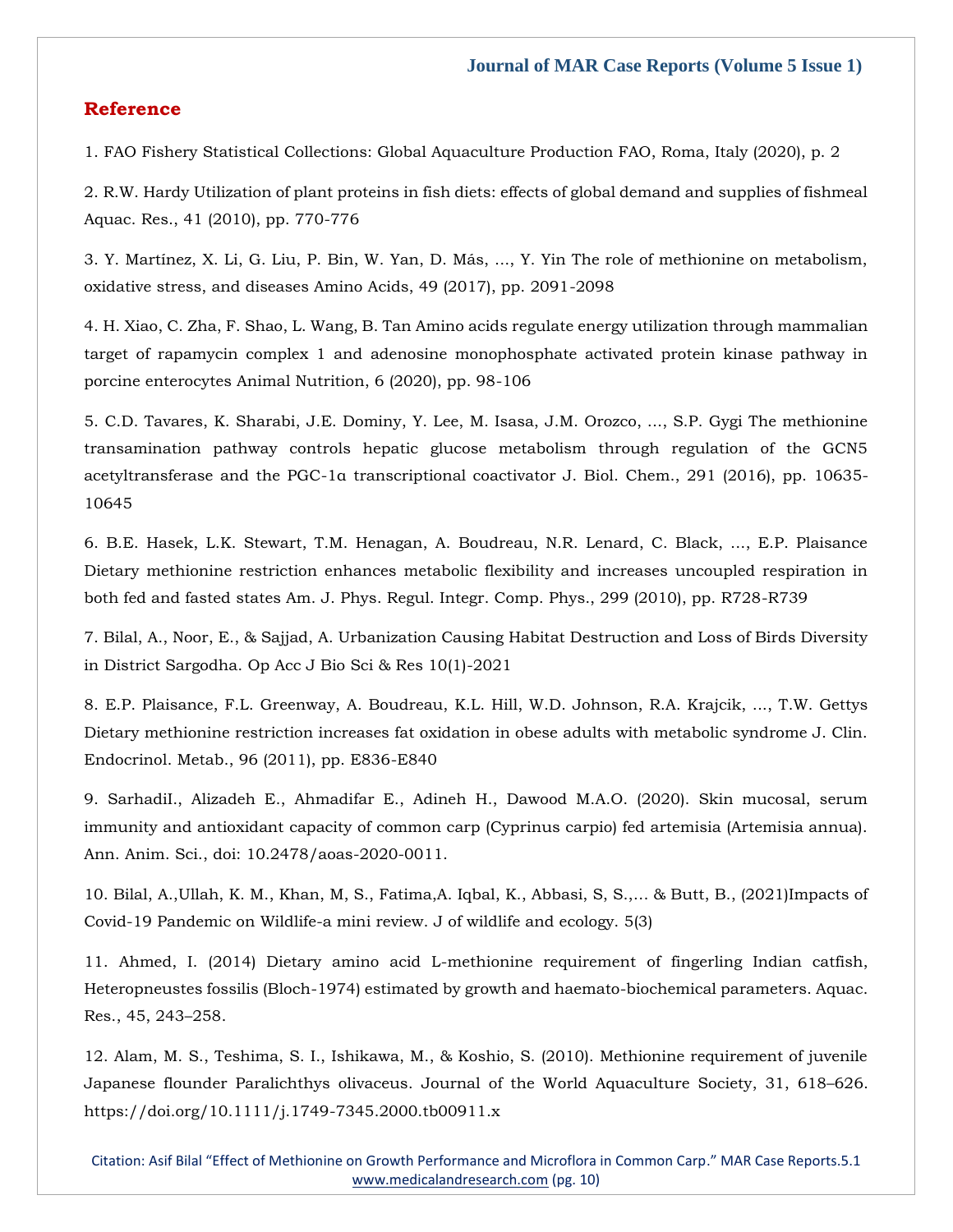13. Ahmed, I. (2014) Dietary amino acid L-methionine requirement of fingerling Indian catfish, Heteropneustes fossilis (Bloch-1974) estimated by growth and haemato-biochemical parameters. Aquac. Res., 45, 243–258.

14. Alfred-Ockiya, J.F. & Keremah, R.I. (2013) Effects of dietary protein level on growth and body composition of mudfish, Heterobranchus longifilis fingerlings. Afr. J. Biotechnol., 12, 971–975.

15. Alfred-Ockiya, J.F. & Keremah, R.I. (2013) Effects of dietary protein level on growth and body composition of mudfish, Heterobranchus longifilis fingerlings. Afr. J. Biotechnol., 12, 971–975.

16. Asaduzzaman M, Iehata S, Akter S, Kader MA, Ghosh SK, Khan MNA et al. (2018) Effects of host gut-derived probiotic bacteria on gut morphology, microbiota composition and volatile short chain fatty acids production of Malaysian Mahseer Tor tambroides. Aquaculture Reports 9: 53–61.

17. Bae, J.Y., Ok, I.H., Lee, S.H., Hung, S.S.O., Min, T.S. & Bai, S.C. (2011) Re-evaluation of dietary methionine requirement by plasma methionine and ammonia concentrations in surgically modified rainbow trout, Oncorhynchus mykiss. Asian-Australas. J. Anim. Sci., 24, 974–981.

18. Bostick JW, Zhou L (2016) Innate lymphoid cells in intestinal immunity and inflammation. Cellular and Molecular Life Sciences 73: 237–252.

19. Bradford, M.M. (1976) A rapid and sensitive method for the quantitation of microgram quantities of protein utilizing the principle of protein-dye binding. Anal. Biochem., 72, 248–254.

20. Cao, J.M., Chen, Y., Zhu, X., Huang, Y.H., Zhao, H.X., Li, G.L., Lan, H.B., Chen, B. & Pan, Q. (2012) A study on dietary L-lysine requirement of juvenile yellow catfish. Aquacult. Nutr., 18, 35–45.

21. China Fishery Statistical Yearbook Fishery Bureau Ministry of Agriculture. China Agriculture Press, Beijing, China (2019), p. 30 (in Chinese)

22. Chu, Z.J., Gong, Y., Lin, Y.C., Yuan, Y.C., Cai, W.J., Gong, S.Y. & Luo, Z. (2014) Optimal dietary requirement of juvenile Chinese sucker, Myxocyprinus asiaticus. Aquacult. Nutr., 20, 253–264.

23. Dawood MAO, Koshio S (2019) Application of fermentation strategy in aquafeed for sustainable aquaculture. Reviews in Aquaculture. 12: 987–1002.

24. Dawood MAO, Koshio S, Abdel-Daim MM, Van Doan H (2019) Probiotic application for sustainable aquaculture. Reviews in Aquaculture 11: 907–924.

25. Egerton S, Culloty S, Whooley J, Stanton C, Ross RP (2018) The gut microbiota of marine fish. Frontiers in Microbiology 9: 873.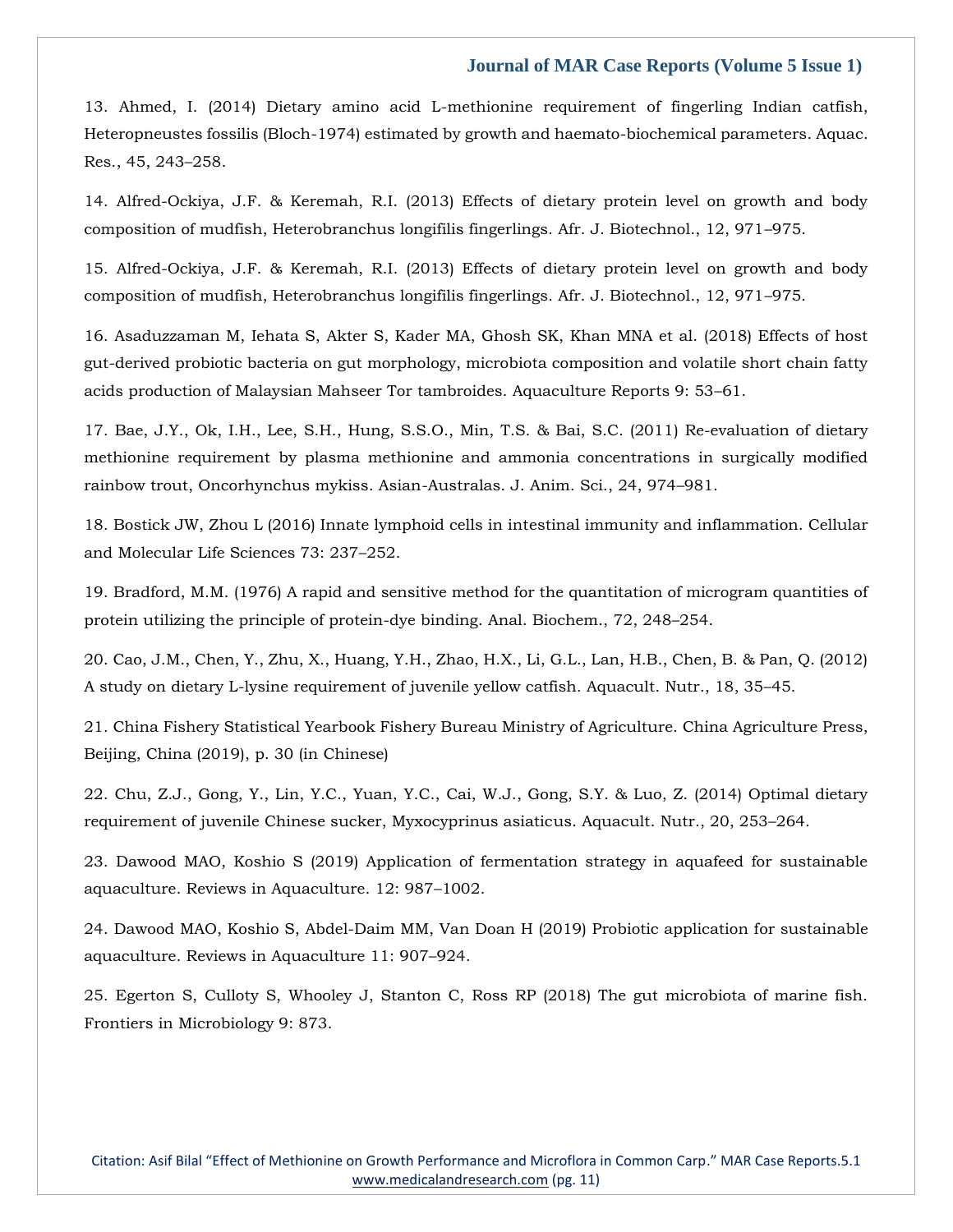26. Erdal, J.L., Evensen, O. & Kaurstad, O.K. (1991) Relationship between diet and immune response in Atlantic salmon (Salmo salar L.) after feeding various levels of ascorbic and omega-3 fatty acids. Aquaculture, 98, 363–379.

27. Espe, M., Hevrøy, E.M., Liaset, B., Lemme, A. & El-Mowafi, A. (2008) Methionine intake affect hepatic sulphur metabolism in Atlantic salmon, Salmo salar. Aquaculture, 274, 132–141.

28. FAO The state of world fisheries and aquaculture 2020 Sustainability in Action Rome (2020),

29. H.M. Munang'andu, I. Salinas, C. Tafalla, R.A. Dalmo Vaccines and immunostimulants for finfish Front. Immunol., 11 (2020), Article 573771

30. Haygood AM, Jha R (2018) Strategies to modulate the intestinal microbiota of Tilapia (Oreochromis sp.) in aquaculture: a review. Reviews in Aquaculture 10: 320–333.

31. Heidari, N., Chelehmal, M., Baboli, M.J., 2018. The effect of adding Stevia (Stevia rebaudian) extract in the diet on the growth, survival and fillet chemical properties on common carp (Cyprinus carpio). Appl. Biol. 31, 55–67.

32. Hoseinifar SH, Khalili M, Rostami HK, Esteban MÁ (2013) Dietary galactooligosaccharide affects intestinal microbiota, stress resistance, and performance of Caspian roach (Rutilus Rutilus) fry. Fish Shellfish Immunol.

33. K.S. Al-Niaeem, I.M.S. Shnawa, A.S. Adi The immunological response for spleen as biomarker against of Aeromonas hydrophila bacterial in Cyprinus carpio fish Basrah J. Vet. Res., 15 (2016), pp. 306-315

34. Kaminogawa S (2010) Effects of food components on intestinal flora, intestinal immune system and their mutualism. Bioscience Microflora 29: 69–82.

35. M.A.O. Dawood Nutritional immunity of fish intestines: important insights for sustainable aquaculture Rev. Aquac., 13 (2021), pp. 642-663

36. M.H. EL-Deep, K.A. Amber, Y.Z. Eid, S.T. Alrashood, H.A. Khan, M.S. Sakr, M.A.O. Dawood The influence of dietary chicken egg lysozyme on the growth performance, blood health, and resistance against Escherichia coli in the growing rabbits' cecum Front. Vet. Sci., 7 (2020)

37. National Research Council (NRC). (2011) Nutrient Requirements of Fish and Shrimp. National Academy Press, Washington, DC. pp. 57–101

38. Nayak SK (2010) Role of gastrointestinal microbiota in fish. Aquaculture Research 41: 1553–1573.